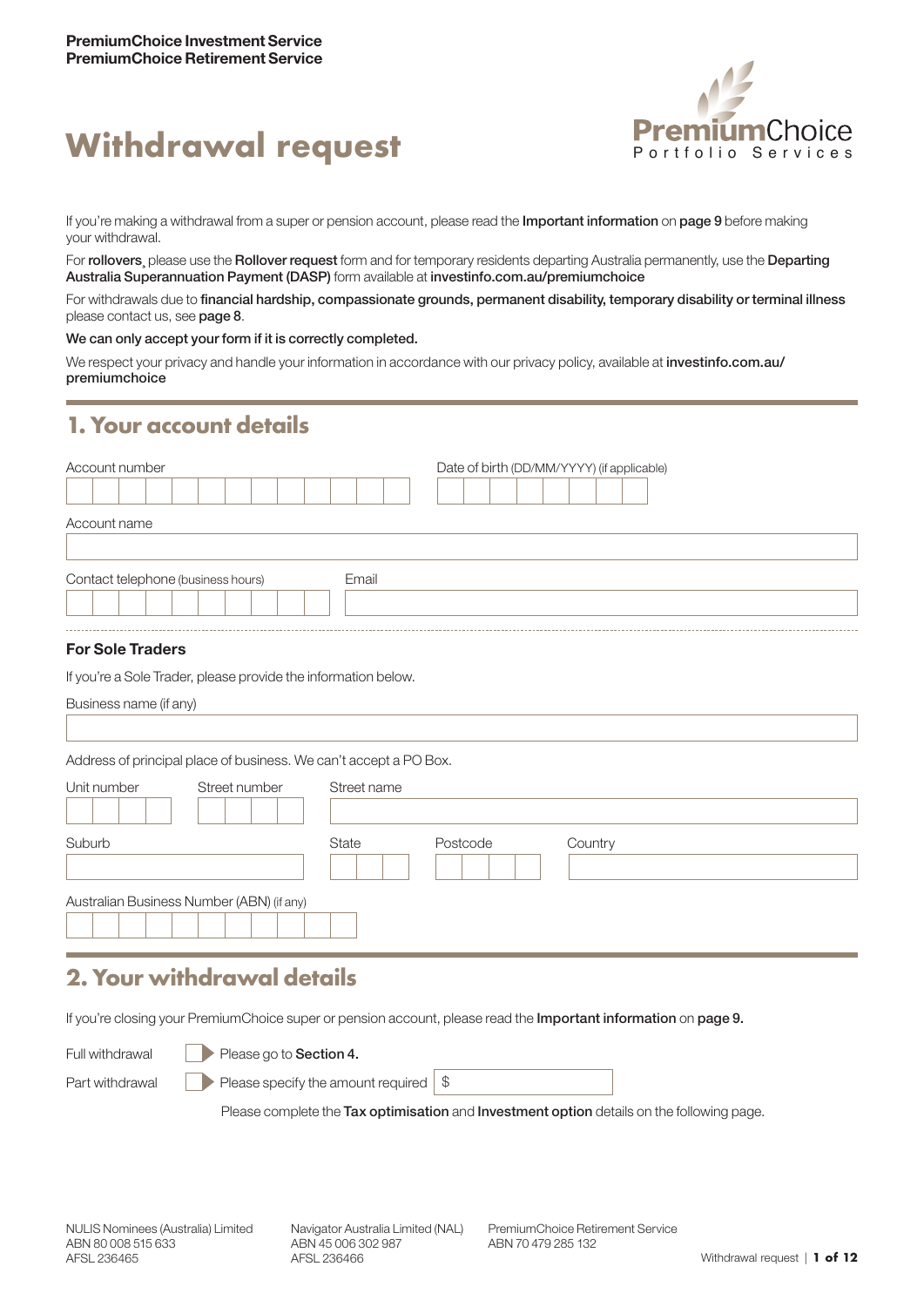### **2. Your withdrawal details (continued)**

#### Tax optimisation

Please choose the tax optimisation you want to apply to this transaction. If you haven't set a default method for your account and haven't selected a method below, the default will be first in first out (FIFO).



Highest cost first out (HCFO)

#### Investment options

Which investment options do you want to sell down to pay for your partial withdrawal?

| Cash Account | Please go to Section 3. |
|--------------|-------------------------|
|--------------|-------------------------|

investment weighting

Proportionally as per current Please go to Section 3.

From specific investment options Please complete the table below.

Please note that if no selection is made, your withdrawal will be processed using the available cash in the Cash Account. If there is insufficient available cash, we will sell investments using your nominated sell down sequence (or the default sell down sequence if you haven't nominated a sell down sequence).

|                 |               |              | $\ket{\textsf{OR}}$<br> OR<br>Amount              |            |
|-----------------|---------------|--------------|---------------------------------------------------|------------|
| Investment name | APIR/ASX code | <b>Units</b> | (Minimum \$500<br>per share)                      | Percentage |
|                 |               |              | $\mathcal{L}$                                     | $\%$       |
|                 |               |              | $\frac{1}{2}$                                     | $\%$       |
|                 |               |              | $\, \, \raisebox{-1.5pt}{\text{\circle*{1.5}}}\,$ | $\%$       |
|                 |               |              | $\frac{1}{2}$                                     | $\%$       |
|                 |               |              | $\frac{1}{2}$                                     | $\%$       |
|                 |               |              | $\frac{1}{2}$                                     | $\%$       |
|                 |               |              | $\, \, \raisebox{-1.5pt}{\text{\circle*{1.5}}}\,$ | $\%$       |
|                 |               |              | $\, \, \raisebox{-1.5pt}{\text{\circle*{1.5}}}\,$ | $\%$       |
|                 |               |              | $\, \, \raisebox{12pt}{$\scriptstyle \circ$}$     | $\%$       |
|                 |               |              | $\frac{1}{2}$                                     | $\%$       |
|                 |               |              | $\frac{1}{2}$                                     | $\%$       |
|                 |               |              | $\frac{1}{2}$                                     | $\%$       |
|                 |               |              | $\, \, \raisebox{-1.5pt}{\text{\circle*{1.5}}}\,$ | $\%$       |
|                 |               |              | $\frac{1}{2}$                                     | $\%$       |
|                 |               |              | $\, \, \raisebox{-1.5pt}{\text{\circle*{1.5}}}\,$ | $\%$       |
|                 |               |              | $\frac{1}{2}$                                     | $\%$       |
|                 |               |              | $\frac{1}{2}$                                     | $\%$       |
|                 |               |              | $\mathcal{L}$                                     | $\%$       |
|                 |               | Total        | $\boldsymbol{\mathsf{S}}$                         | $\%$       |

If there is an existing Automatic Re-weighting Facility and the allocation above isn't in line with your target weight allocation, the Automatic Re-weighting Facility will be cancelled.

We recommend you review your additional investment allocation to ensure any future deposits into your account reflect the changes you've requested above. To change your instructions for all future investment allocations, you need to complete an Update account details form.

Please go to **Section 3**.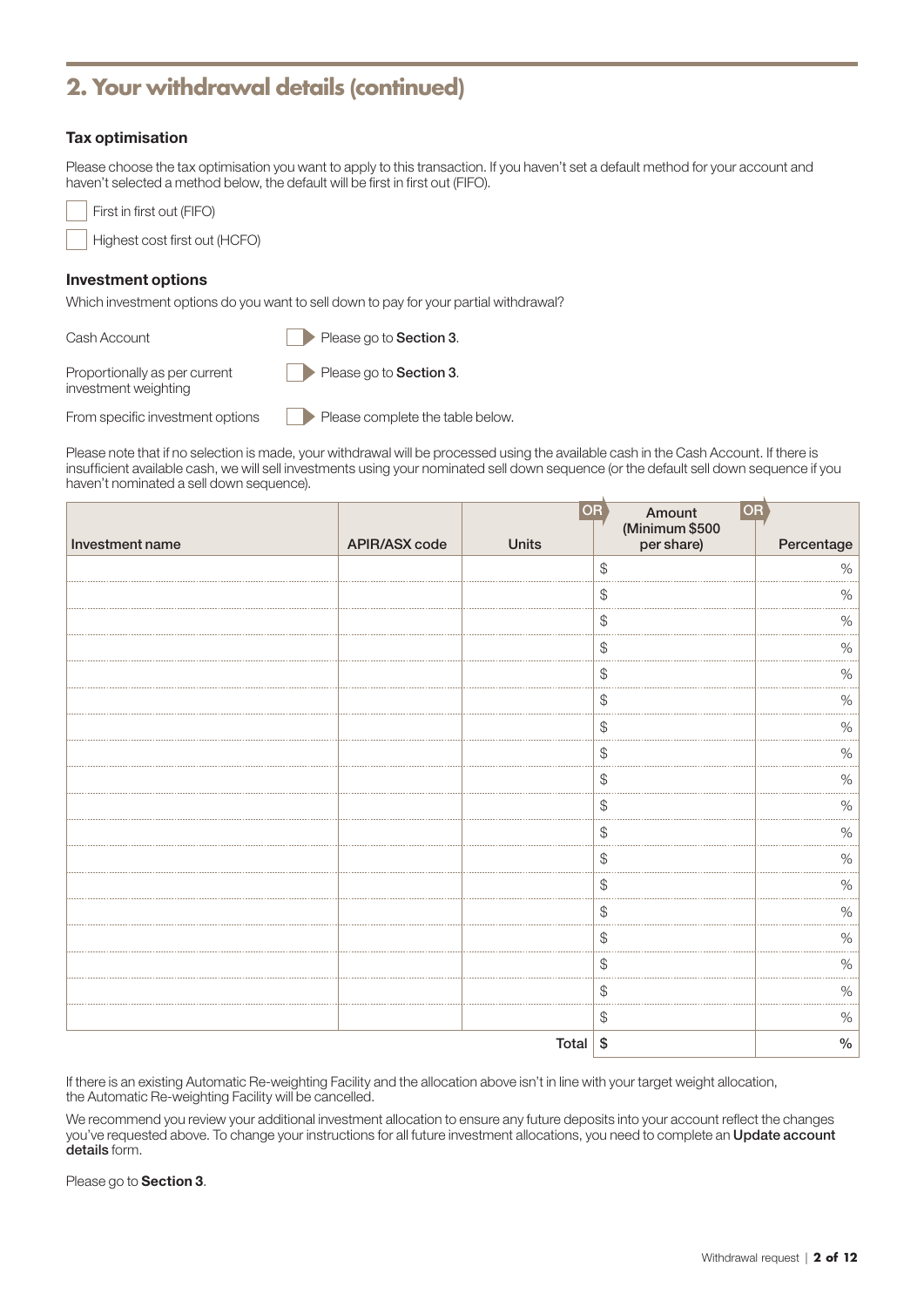### **3. Fast track**

We can release a maximum of 75% of your account balance, before the sale of your investments is finalised, by deducting the requested amount from your Cash Account. We'll pay the money to you even if your Cash Account balance becomes negative, but you'll have to pay interest.

Fast track withdrawals aren't available for certain investments, eg term deposits, illiquid and hedge funds. For full information on fast track, please see the relevant How to Guide available at investinfo.com.au/premiumchoice

Do you want to fast track this withdrawal?



If no selection is made, we'll Fast track your transaction.

Please go to Section 4.

### **4. Your withdrawal details**

Investment account withdrawal Please go to Section 10. PremiumChoice Investment Service

Super and pension account withdrawal Please go to Section 5. PremiumChoice Retirement Service

### **5. Tax file number (TFN)**

Have you previously provided us with your TFN?

| Yes $\vert \ \ \vert$ |                                                                 |
|-----------------------|-----------------------------------------------------------------|
|                       | No $\parallel$ Please write your TFN in the box provided below. |
|                       |                                                                 |

#### Tax file number

#### You don't have to provide your TFN, and it isn't an offence if you don't, however, if you don't:

- personal contributions will be rejected
- additional tax will apply to employer and salary sacrifice contributions
- any withdrawals may be taxed at the highest marginal tax rate inclusive of the Medicare levy.

Your TFN is confidential, and we are authorised to collect and disclose your TFN under the Superannuation Industry (Supervision) Act 1993 and Privacy Act. We may use your TFN only for lawful reasons, in paying out money, identifying or combining superannuation benefits. Your TFN may be disclosed to the trustee of another superannuation provider if your benefits are transferred, unless you request in writing for it not to be disclosed.

Super account Please go to Section 6. Pension account **Please go to Section 7.**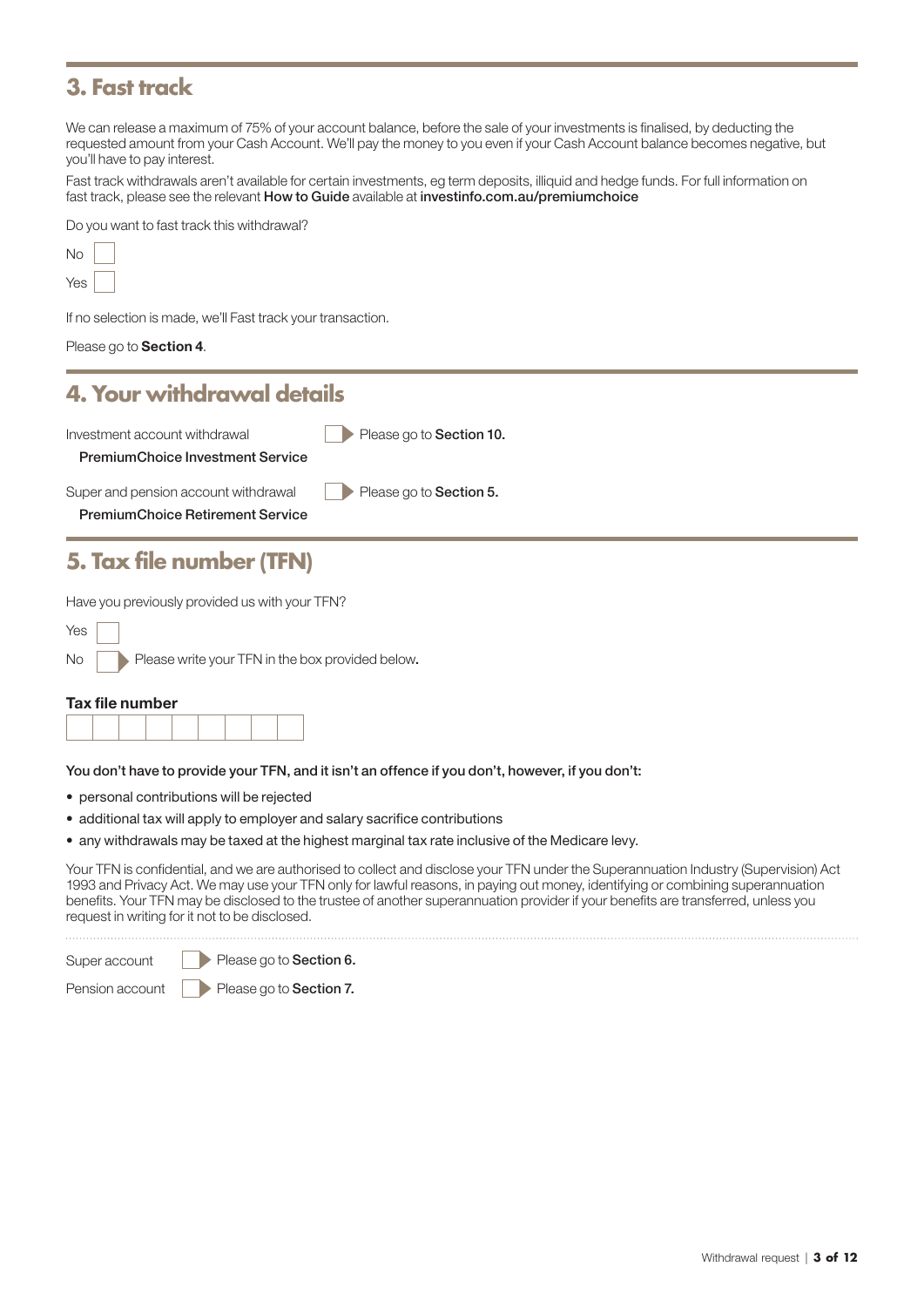### **6. Claiming a tax deduction**

Do you want to claim a tax deduction for personal contributions made to your account in the current or previous financial year?

|  | Please go to Section 7. |
|--|-------------------------|
|--|-------------------------|

Yes Please complete and return a **Notice of intent to claim or vary a deduction for personal super contributions** with this form (See **page 11**) You'll need to complete a separate form for each financial year.

Where no selection is made, we'll assume you're not claiming a tax deduction on personal contributions made in the current or previous financial year.

Please go to Section 7.

### **7. Your super or pension withdrawal details**

Please choose the type of payment you're requesting.

| Please choose the type of payment you re requesting. |                                                                          |                           |           |                                                                                      |
|------------------------------------------------------|--------------------------------------------------------------------------|---------------------------|-----------|--------------------------------------------------------------------------------------|
| Super and pension lump sum withdrawals               |                                                                          |                           |           |                                                                                      |
|                                                      | Is the amount that you want to withdraw:                                 |                           |           |                                                                                      |
|                                                      | Before tax                                                               |                           |           | The amount you've requested may be reduced by any taxes which apply.                 |
|                                                      | After tax                                                                | taxes have been deducted. |           | The amount you've requested, is the amount you want to receive, after any applicable |
|                                                      | Please choose the type of withdrawal:                                    |                           |           |                                                                                      |
|                                                      | Super (including recontributions)                                        |                           |           | Please go to Section 8.                                                              |
|                                                      | Pension lump sum                                                         |                           |           | Is this a transition to retirement pension?                                          |
|                                                      |                                                                          |                           | <b>No</b> | Please go to Section 10.                                                             |
|                                                      |                                                                          |                           | Yes       | Please go to Section 8.                                                              |
| <b>OR</b>                                            |                                                                          |                           |           |                                                                                      |
| Additional income (pension payment)                  |                                                                          |                           |           |                                                                                      |
|                                                      | Please specify the amount required. This will include any tax payable.   |                           |           | \$                                                                                   |
|                                                      | You can't exceed any maximum income level which applies to your pension. |                           |           |                                                                                      |

Additional income (pension) payments may impact any Department of Human Services/Centrelink payments you receive. Check with your financial adviser or The Department of Human Services/Centrelink for more information.

Please go to Section 10.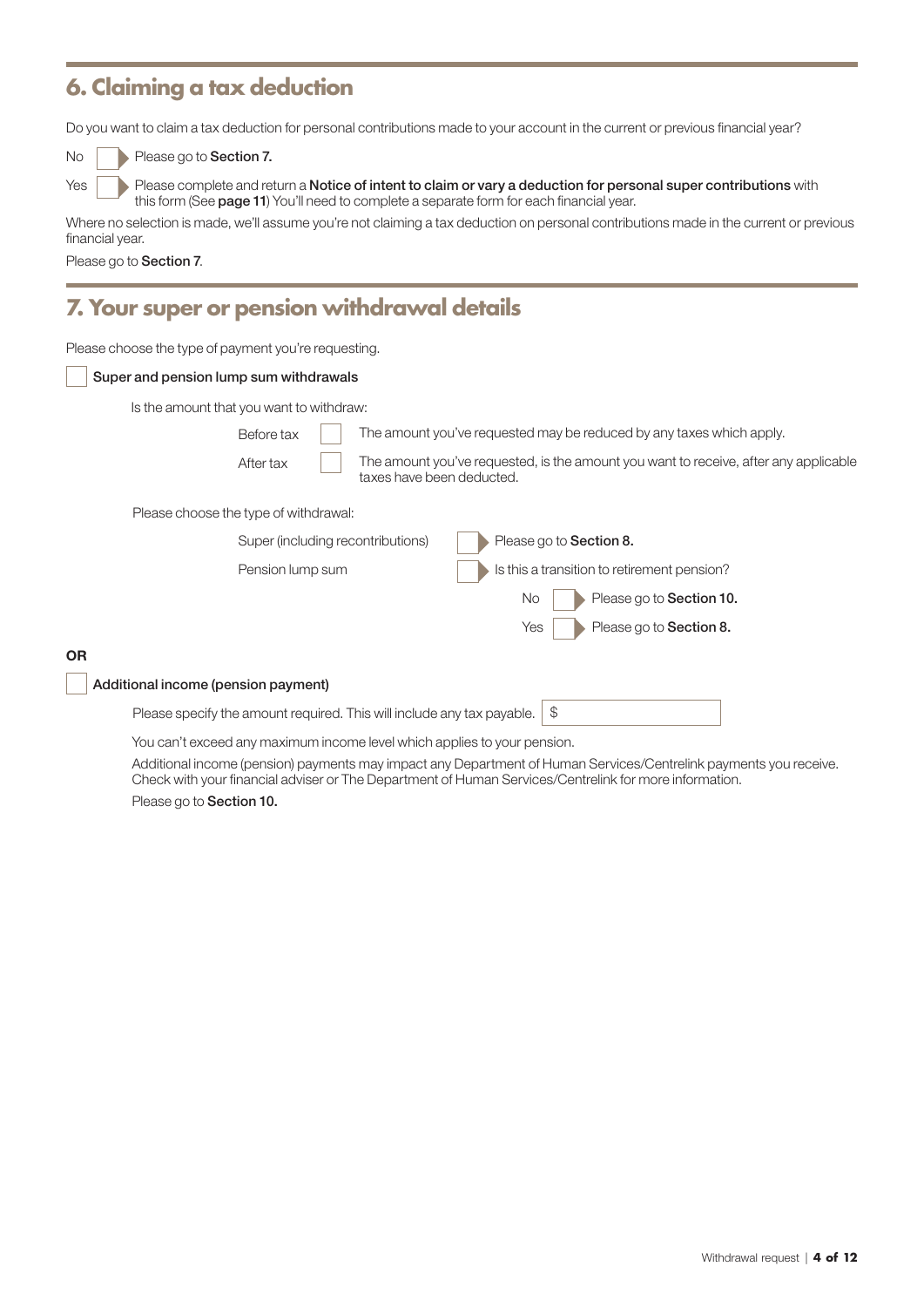### **8. Reason for withdrawal**

If you don't meet any of these conditions, you won't be able to make a withdrawal. Please see page 9, Important information, for more details on withdrawals.

I am permanently retired (having reached my preservation age) and don't intend to go back to work.

I have reached age 65.

I wish to withdraw 'unrestricted non-preserved' money.

I'm aged 60 to 64 and have left the service of an employer since reaching the age of 60.

#### If you choose the reason below, we'll need supporting documentation to process your withdrawal.

 I wish to withdraw money from my 'restricted non-preserved' benefit and I have attached a letter from my previous employer confirming the date I ceased employment and that the employer contributed to the PremiumChoice Retirement Service on my behalf while I was employed.

Please go to Section 9.

### **9. Proof of identity**

#### Residential address (We can't accept a PO Box.)

If you've changed your residential address and not previously advised us, please provide your new details below.

| Unit number | Street number | Street name |          |         |
|-------------|---------------|-------------|----------|---------|
| Suburb      |               | State       | Postcode | Country |

#### Identification

If your adviser hasn't identified you (see Section 13), we'll need proof of identity documents if:

- your account was opened after 12 December 2007 and you haven't previously provided us with identification documents, and/ or
- you've changed your name and haven't told us of the change

You can find the information on the documents you'll need in the Proof of identity guide available at investinfo.com.au/ premiumchoice

Please go to **Section 10**.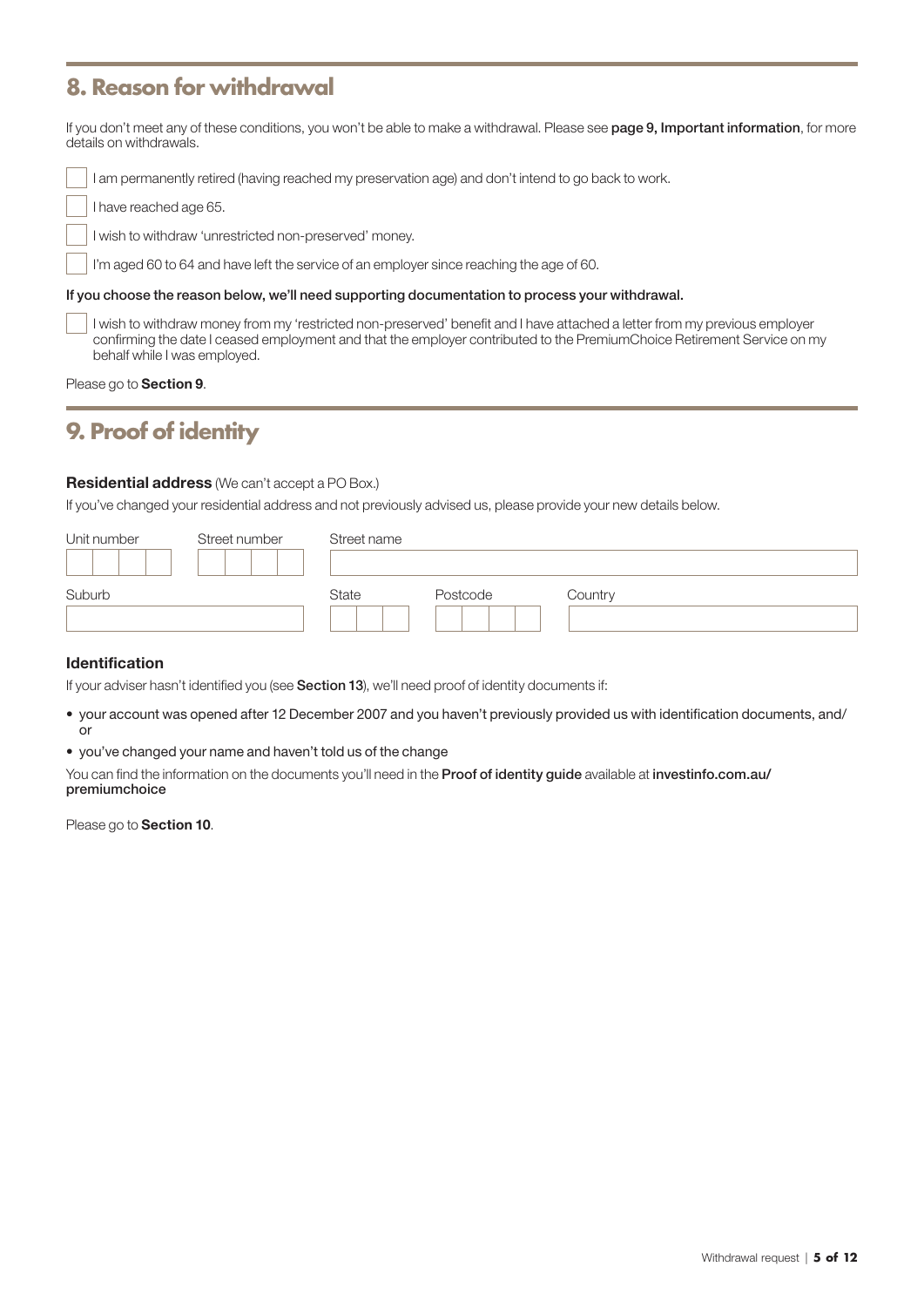## **10. Your payment details**

Please choose the type of payment and provide any details requested.

| <b>Bank account</b>                                                                                                                                                                                                                                                    |                           |
|------------------------------------------------------------------------------------------------------------------------------------------------------------------------------------------------------------------------------------------------------------------------|---------------------------|
| Please go to Section 11.<br>Pay to nominated bank account                                                                                                                                                                                                              |                           |
| Pay to bank account below                                                                                                                                                                                                                                              |                           |
| Name of bank                                                                                                                                                                                                                                                           | Name of account holder(s) |
|                                                                                                                                                                                                                                                                        |                           |
| <b>BSB</b><br>Account number                                                                                                                                                                                                                                           |                           |
|                                                                                                                                                                                                                                                                        |                           |
| Cheque                                                                                                                                                                                                                                                                 |                           |
| Please go to Section 11.<br>Pay to account name and address                                                                                                                                                                                                            |                           |
| Pay as per details below                                                                                                                                                                                                                                               |                           |
| Cheque payee name                                                                                                                                                                                                                                                      |                           |
|                                                                                                                                                                                                                                                                        |                           |
| Name of contact person and/or company                                                                                                                                                                                                                                  |                           |
|                                                                                                                                                                                                                                                                        |                           |
|                                                                                                                                                                                                                                                                        |                           |
|                                                                                                                                                                                                                                                                        |                           |
| <b>Address</b><br>Unit number<br>Street number<br>PO Box                                                                                                                                                                                                               |                           |
|                                                                                                                                                                                                                                                                        |                           |
|                                                                                                                                                                                                                                                                        |                           |
| Street name                                                                                                                                                                                                                                                            |                           |
|                                                                                                                                                                                                                                                                        |                           |
| Suburb<br>Postcode                                                                                                                                                                                                                                                     | Country<br>State          |
|                                                                                                                                                                                                                                                                        |                           |
| Recontribution (for super accounts only)                                                                                                                                                                                                                               |                           |
| Details of account to contribute to:                                                                                                                                                                                                                                   |                           |
| Account name                                                                                                                                                                                                                                                           |                           |
|                                                                                                                                                                                                                                                                        |                           |
| Account number                                                                                                                                                                                                                                                         |                           |
|                                                                                                                                                                                                                                                                        |                           |
|                                                                                                                                                                                                                                                                        |                           |
| Contribution type:                                                                                                                                                                                                                                                     |                           |
| Personal                                                                                                                                                                                                                                                               |                           |
|                                                                                                                                                                                                                                                                        |                           |
|                                                                                                                                                                                                                                                                        |                           |
| Spouse<br>Personal contributions will be recorded as non-concessional contributions unless you provide us with a 'Section 290-170'<br>notice that you will be claiming them as a tax deduction. We will send you a form to assist you to do this after the end of each |                           |

I acknowledge the withdrawal proceeds will be drawn as a cheque payable to the Trustee, NULIS Nominees (Australia) Limited, at my direction and deposited to the applications account.

financial year, and send you an acknowledgement so that you can claim the deduction.

Please go to **Section 11** to authorise this transaction.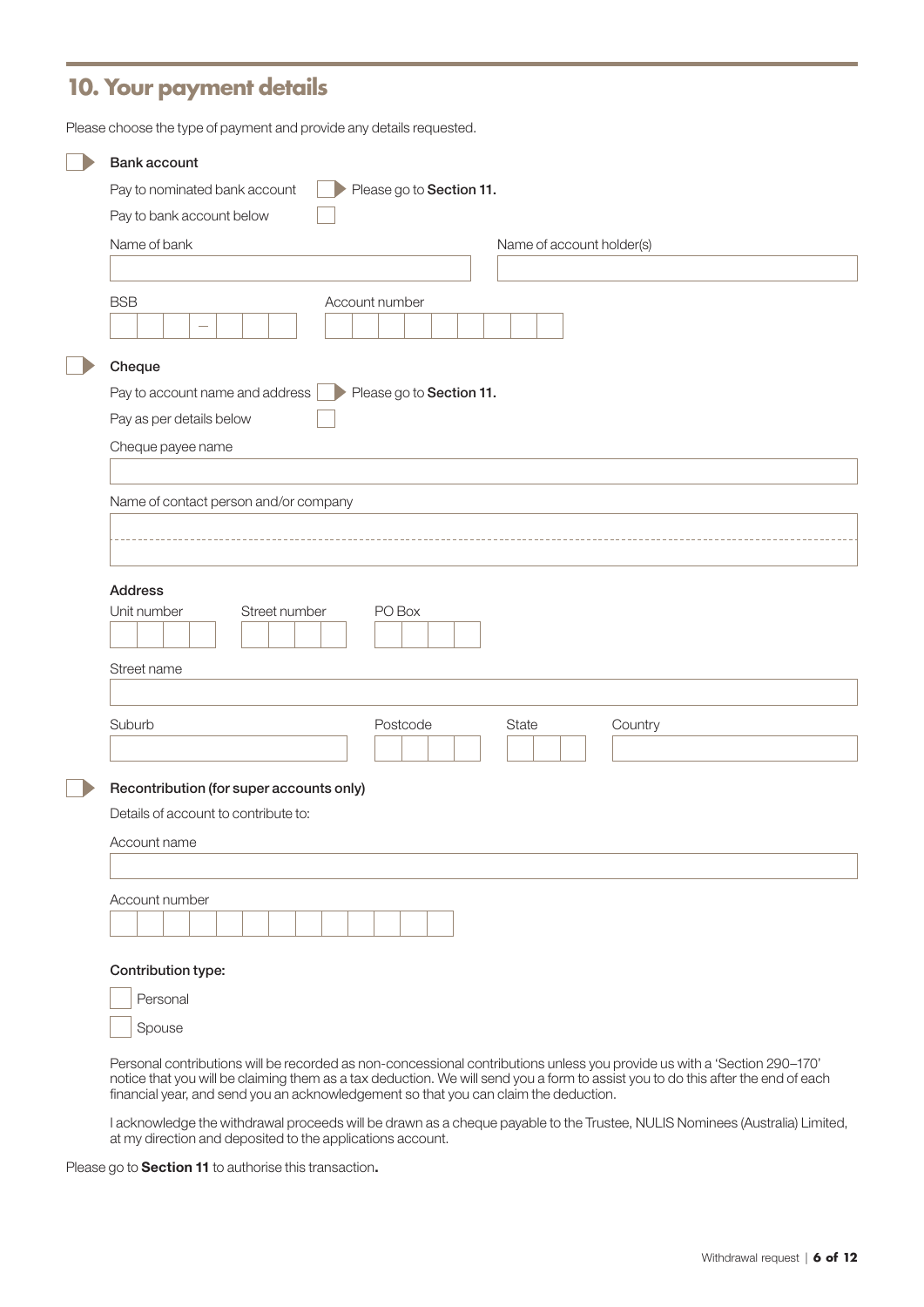### **11. Your agreement and declaration**

#### I agree:

If I have invested into an illiquid investment option, or an investment option I have has become illiquid, it may take longer than 30 days to transfer out of the investment option.

There are times when Navigator Australia Limited or NULIS Nominees (Australia) Limited (each, as applicable, the "Provider") might not be able to process my withdrawal instructions, for example when:

- there are liquidity issues in the investment
- the fund manager suspends transactions
- the Provider can't obtain a price
- the instruction is incomplete, and
- unforeseen circumstances prevent the Provider from using our administration systems.

Before requesting this withdrawal I have considered the information in the relevant Financial Services Guide, Product Disclosure Statement or How to Guide, about the investments I have selected and the management of my account.

#### These documents are available at investinfo.com.au/ premiumchoice or by contacting us.

I understand that after the Provider has transferred withdrawal proceeds to the nominated bank account, or posted a cheque, it will not be responsible for any delay or misuse of those funds which may occur after that time. Nor is the Provider responsible for any loss or action arising from such a delay or misuse.

For PremiumChoice Investment Service, at the end of the financial year, an annual taxation statement will be sent to me at my registered address. This will give details of my account that will be useful for my own records and taxation requirements. Should I have any queries concerning taxation implications on withdrawing I should contact a registered tax agent.

| Name |                 | Name |
|------|-----------------|------|
|      |                 |      |
|      | Date (DD/MM/YY) |      |
|      |                 |      |

#### Margin lender accounts

I understand, where a margin lender agreement is in place, the Provider will require the margin lender to authorise any withdrawal request otherwise, my request will not be processed.

#### UK pension transfers

I understand that if part of my benefit contains a UK transfer amount, there may be UK tax implications.

#### Term Deposits

I understand that if I wish to access my Term Deposit prior to maturity I will be required to provide 31 days notice (in addition to the Provider's processing time) and pay the Term Deposit provider any economic costs associated with early access to my investment prior to maturity.

#### For units held jointly

All parties must sign unless otherwise indicated on the original application form or as subsequently advised.

#### On behalf of a Corporation

This form must be executed by one of the following methods:

- by signature of two directors or one director and the company secretary
- signature of the sole director and company secretary for sole director proprietary companies, or
- under Power of Attorney.

If signed under Power of Attorney: Attorneys must attach a certified copy of the Power of Attorney and identification for themselves (go to investinfo.com.au/premiumchoice to download the relevant identification form) if not already supplied. The Attorney hereby certifies that he/she has not received notice of any limitation or revocation of his/her Power of Attorney and is also authorised to sign this form.

Power of Attorney documents can't be accepted by fax or email.

### Signature of Investor one or Attorney Signature of Investor two (if applicable) or Attorney

|                 | Name |                 |
|-----------------|------|-----------------|
|                 |      |                 |
|                 |      |                 |
| Date (DD/MM/YY) |      | Date (DD/MM/YY) |
|                 |      |                 |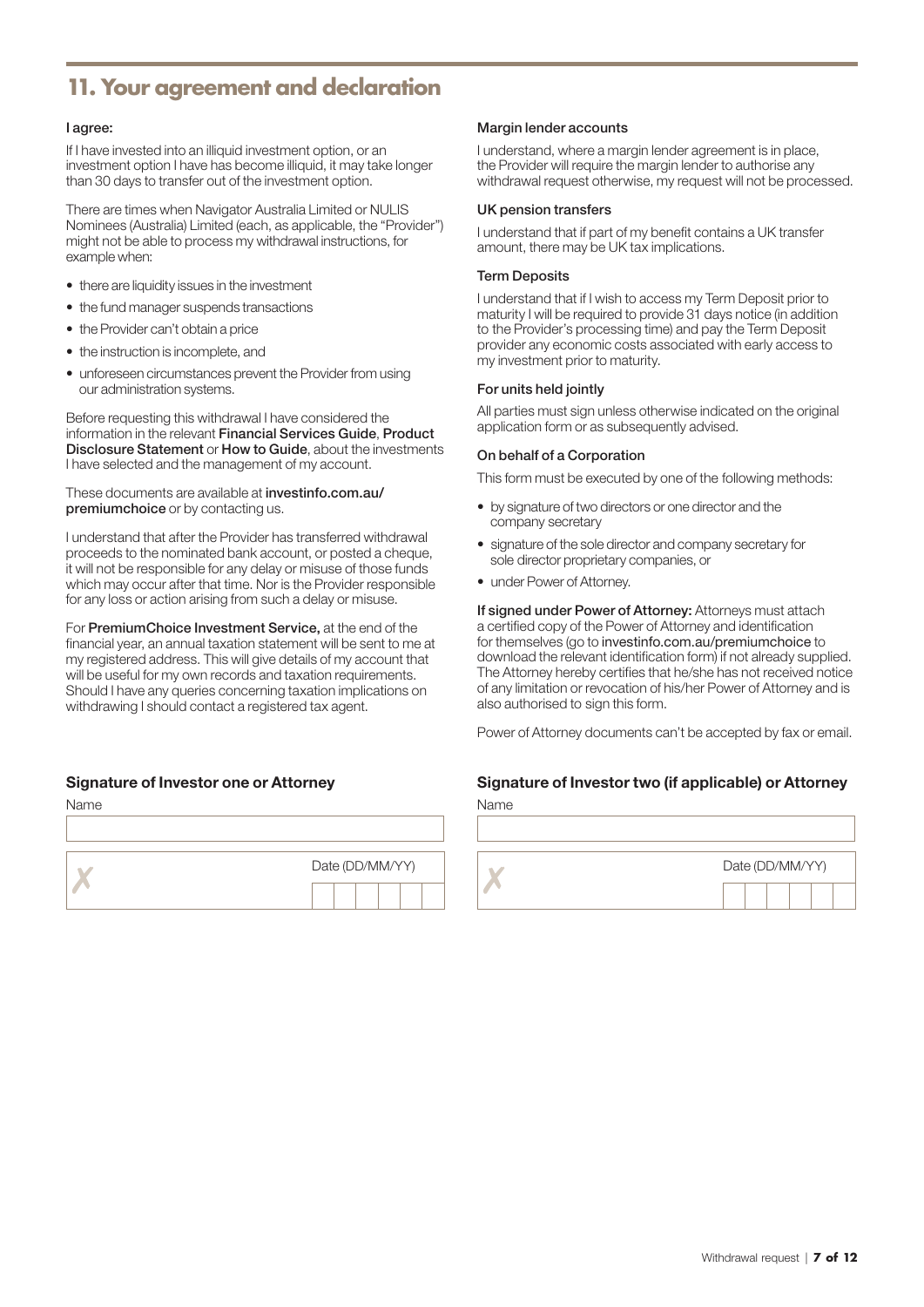### **12. Send us your form**

Please mail, email or fax your completed, signed and dated form to:

PremiumChoice Client Services GPO Box 1610 Melbourne VIC 3001 Email: premiumchoice@investinfo.com.au

Fax number: (03) 9869 1595

If you have any questions, please speak with your financial adviser, call us on 1300 880 054 Monday to Friday between 8 am and 6 pm (AEST/AEDT) or visit investinfo.com.au/premiumchoice

### **13. Financial adviser details**

#### Financial adviser use only

#### Identification

When lodging this request, one of the following options must be selected.

Provide a copy of the relevant FSC identification form.

Provide certified copies of the member's identification documents.

 Confirm identification documents have been previously provided or the investor was an existing customer prior to 12 December 2007.

Complete the record of identification below.

| Record of identification                                    | Document 1                 | Document 2                 |
|-------------------------------------------------------------|----------------------------|----------------------------|
| Verified from                                               | Original<br>Certified copy | Original<br>Certified copy |
| Document issuer                                             |                            |                            |
| Issue date                                                  |                            |                            |
| Expiry date                                                 |                            |                            |
| Document number                                             |                            |                            |
| Accredited English translation                              | Sighted<br>N/A             | Sighted<br>N/A             |
| Name of the financial adviser                               |                            |                            |
| Adviser number<br>Contact telephone number (business hours) | Fax number                 |                            |
| Email                                                       |                            |                            |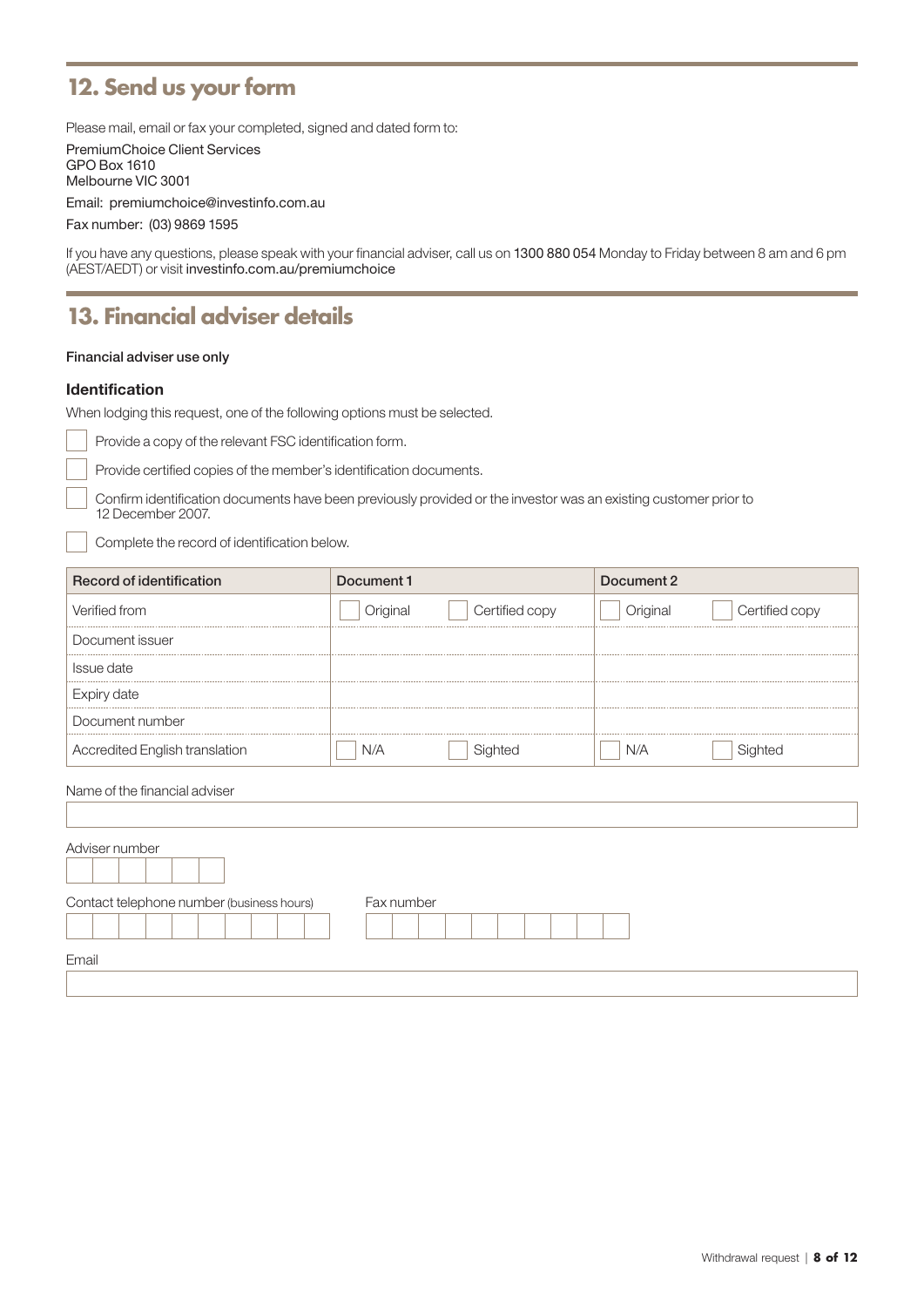### **Important information on super and pension withdrawals**

Please check through the following items which may help highlight some issues you need to take into consideration before making your withdrawal.

1. Are you closing your account with PremiumChoice?

#### If you have insurance

If you have premiums for any insurance deducted from the account you want to close, your withdrawal may cause this insurance to be cancelled. Please call us to check if you're eligible to continue this insurance, and discuss your payment options.

#### If you've made personal contributions

If you've made personal contributions and believe you are eligible to receive unpaid government co-contributions, you should advise the Australian Taxation Office (ATO) on 13 10 20 of an alternative superannuation fund.

#### If you wish to split current year concessional contributions to your spouse

If you want to split current year concessional contributions to your spouse, or if you wish to split prior year concessional contributions to your spouse, you'll need to submit a Contributions splitting application form with your withdrawal form. This form is available at **investinfo.com.au/** premiumchoice

#### If you're intending on claiming a tax deduction for your contributions

If you've made personal contributions and are intending on claiming a deduction, you'll need to provide us with a notice of intent to claim form before withdrawing from your account. If you don't you may lose your entitlement to claim a tax deduction.

#### 2. Preservation components

You can withdraw your unrestricted non-preserved benefit at any time.

Preserved and restricted non-preserved benefits are benefits that can't be cashed until you've met one of the conditions listed on the Withdrawal request form. You can also find out more by accessing your super on ato.gov.au

If you're only partially cashing your benefit, your unrestricted and restricted non-preserved benefits must be paid before your preserved benefits.

#### 3. Certification

You'll need to get your documents certified by a person authorised to certify identification documents under the Statutory Declaration Regulations (1993).

A person approved to certify identification documents must provide the following information:

If single page: This is to certify this is a true copy of the original which I have sighted.

If multiple pages: I certify that this and the following (number of pages) are a true copy of the original which I have sighted. Each following page must be initialled and dated.

- Write their:
	- − full name
	- − contact address and telephone number
	- − date of certification
	- − signature
- The capacity in which they have certified the document (eg Justice of the Peace, registered pharmacist, judge, magistrate, police officer etc)
- Add the official stamp or seal of the certifier's organisation.

A full list of people authorised to certify documents is available in the Proof of identity guide on investinfo.com.au/ premiumchoice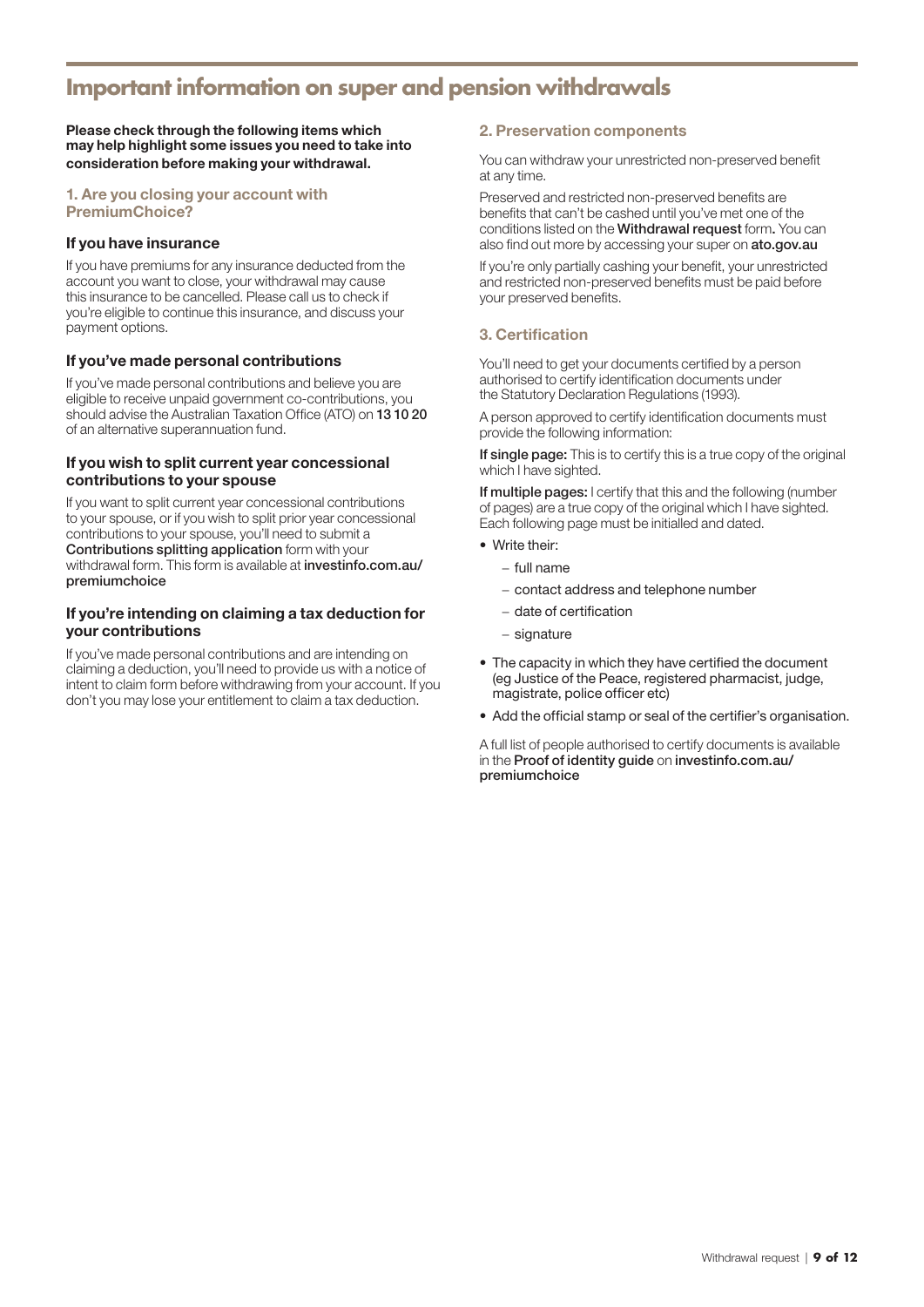This page has been left blank intentionally.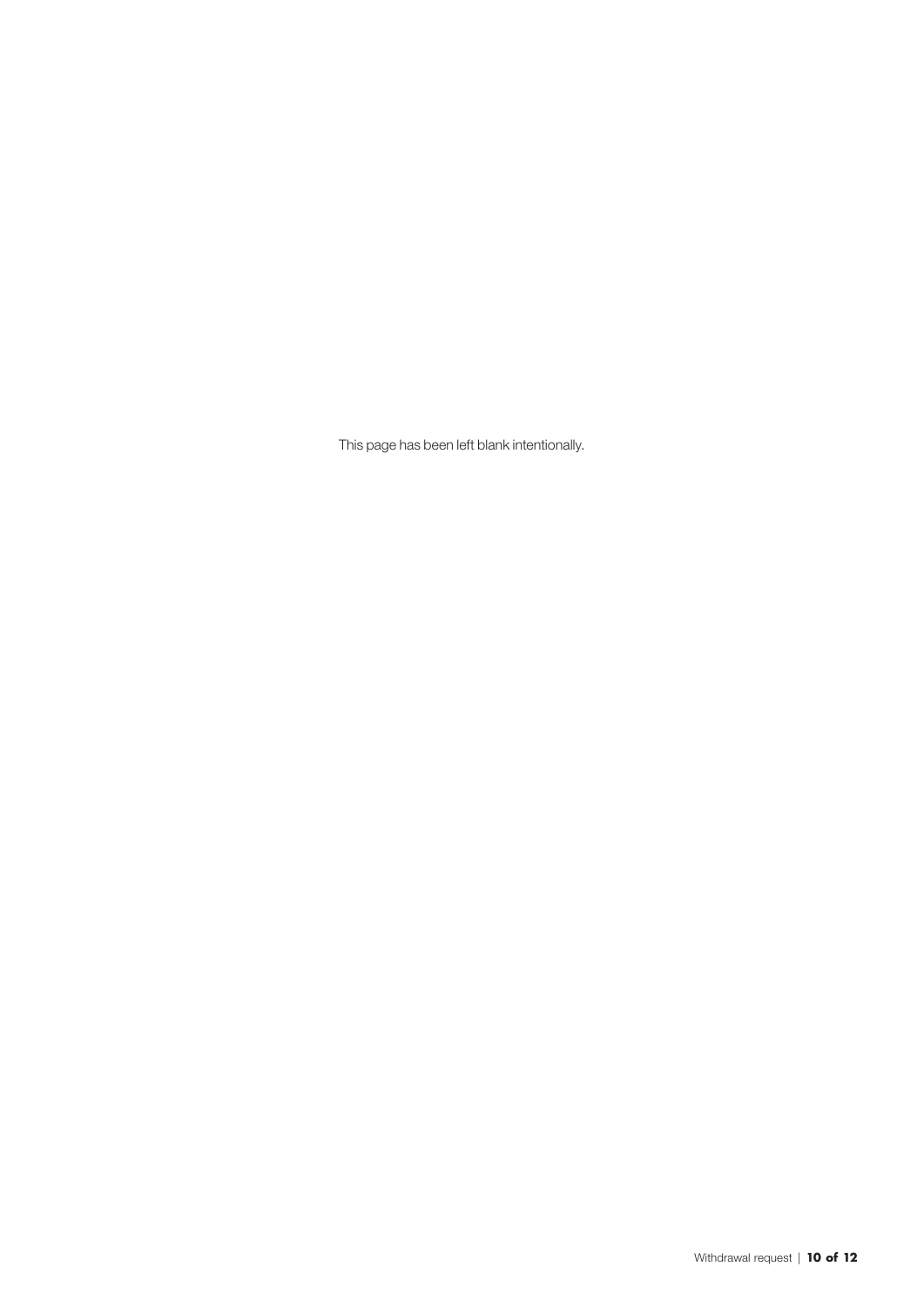# **Notice of intent to claim or vary a deduction for personal super contributions** PremiumChoice



#### If you want to change or make more than one claim, use a separate form each time.

We respect your privacy and handle your information in accordance with our privacy policy, available at *investinfo.com.au/* premiumchoice

### **1. Your personal details**

| Account number                         | Contact telephone (business hours) |
|----------------------------------------|------------------------------------|
|                                        |                                    |
| Title                                  | First name                         |
| Other<br>Mr<br>Mrs<br>Miss<br>Ms       |                                    |
| Middle name                            | Family name                        |
|                                        |                                    |
| Date of birth (DD/MM/YYYY)<br>Email    |                                    |
| <b>Postal address</b>                  |                                    |
| Unit number<br>PO Box<br>Street number | Street name                        |
| Suburb<br>State                        | Postcode<br>Country                |
| <b>Super fund details</b>              |                                    |

Fund name: PremiumChoice Retirement Service Fund ABN: 70 479 285 132

### **2. Your contributions**

You'll need a separate form for each financial year.

| Financial year<br>ended 30 June | Personal contributions<br>covered by this notice<br>\$ | Is this notice varying an earlier notice?<br>Yes<br><b>No</b>                                                                                                          | The amount of these personal<br>contributions you intend to<br>claim as a tax deduction<br>F |
|---------------------------------|--------------------------------------------------------|------------------------------------------------------------------------------------------------------------------------------------------------------------------------|----------------------------------------------------------------------------------------------|
|                                 |                                                        | The amount you intend to claim as a<br>tax deduction cannot be greater than<br>the amount you stated in the earlier<br>notice but may be reduced, including<br>to nil. |                                                                                              |

Please note: You may submit multiple contribution notices.

There may be limits to the amount you can claim as a result of withdrawals made during the financial year.

Ŷ,

To authorise this notice, please complete Section 3.

Navigator Australia Limited (NAL) ABN 45 006 302 987 AFSL 236466

PremiumChoice Retirement Service ABN 70 479 285 132

ţ.